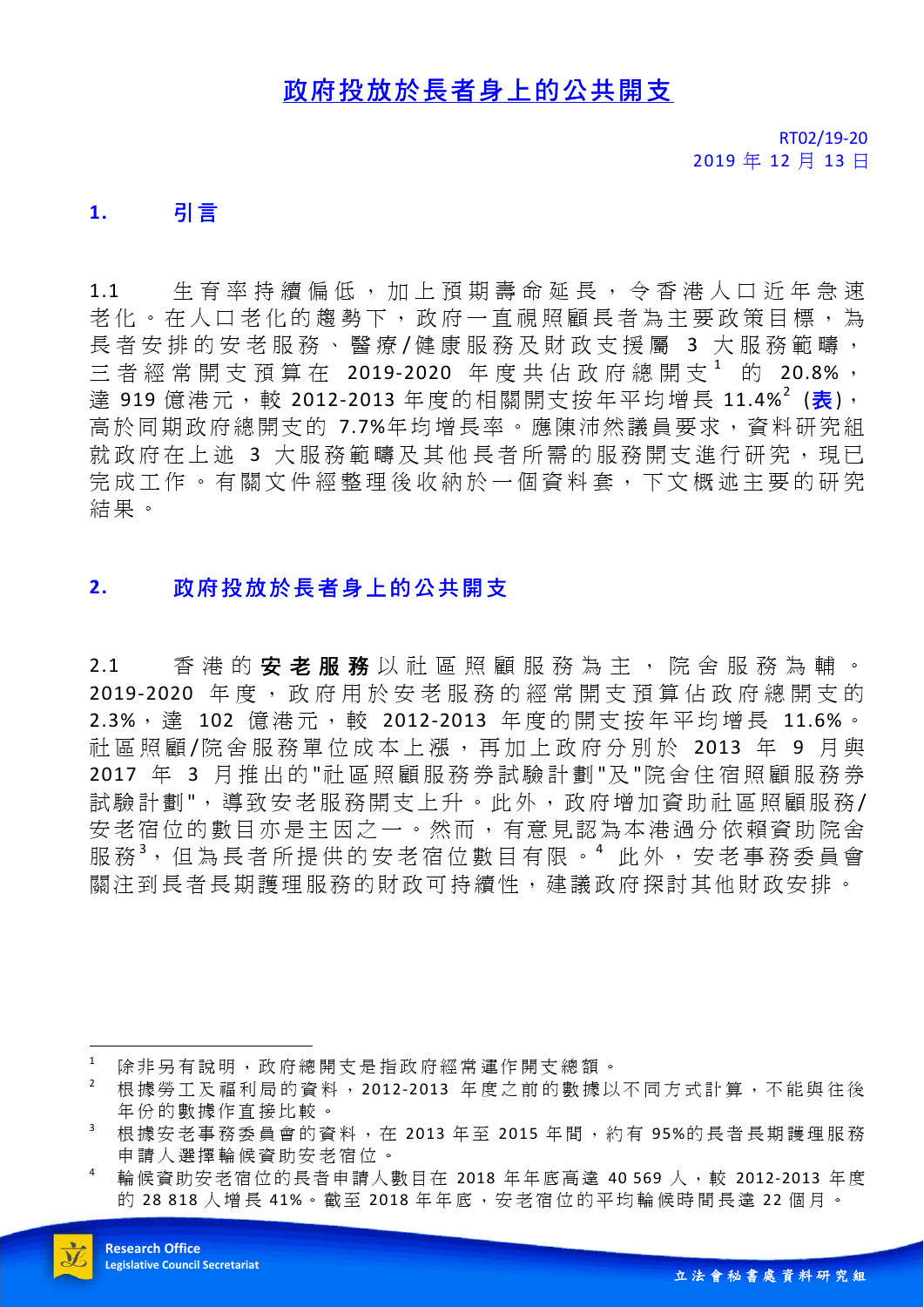2.2 醫療及健康服務的經常開支預算在 2019-2020 年佔政府總開支的 9.0%, 達 399 億港元, 較 2012-2013 年度的相關開支按年平均增長 10.2% 。開支增長源於醫院管理局資助金的升幅5,以及當局優化 長者醫療券計劃後<sup>6</sup>,帶動健康服務開支持續上升。在落實優化措施後, 仍有意見關注該計劃能否針對特定的基層健康服務需要<sup>7</sup>,尤其是在 人口老化的前題下,政府更應進一步加強基層及社區為本的健康服務, 以紓緩醫院服務的負擔。

2.3 政府設有多層社會保障制度支援長者生活。在 2012-2013 年度至 2019-2020 年度期間, 長者財政支援開支估計每年平均增長 12.5%至 418 億港元,佔政府總開支的 9.5%。財政支援開支的雙位數字增長率, 反映領取社會保障福利的長者人數上升<sup>8</sup>,以及當局推出長者生活津貼 所帶來的額外開支, 儘管如此, 政策介入後的長者貧窮率<sup>9</sup> 近年仍徘徊於 30%至 35%的高位。<sup>10</sup>

2.4 政府亦提供公共交通票價優惠,鼓勵長者融入社區,並支持成立 長者學苑,推動長者終身學習。此外,政府利用關愛基金試行多項計劃, 以協助有需要的長者。

2.5 根據世界衞生組織的資料,除了社 會支援外,長者積極樂頤年亦 取決於能否滿足長者的就業和住屋等其他需要。然而,近年長者在尋找 適切居所11 和工作職位12 的時候面對一定困難。

- <sup>5</sup> 醫院管理局資助金的升幅部分歸因於長者住院服務需求上升。截至 2018 年年底, 長者病人佔公立醫院病人住院日次的 53%。
- <sup>6</sup> 長者醫療券計劃在 2009 年 1 月以試驗性質推行,並於 2014 年 1 月成為恆常措施。 在 2017年7月,受惠長者的合資格年齡由 70 歲下調至 65 歲。
- <sup>7</sup> 在 2017 年,接受預防性及復康護理服務的個案分別只佔長者醫療券申領個案的 13%和 5%。
- $8$  在 2012-2013 年度至 2018 年年底,領取社會保障福利的長者人數增加 31%至 919 524 人 。
- <sup>9</sup> 政策介入後的貧窮率是按政府政策措施介入後的每月住戶收入計算,當中包括長者 生活津貼及綜合社會保障援助。
- <sup>10</sup> 貧窮線定於政策介入前每月住戶收入中位數的 50%水平,而長者的財政支援則按通脹 調整。因此,如收入增幅高於通脹率,長者與其他年齡層人士的貧窮差距或會擴闊。
- 截至 2018 年 6 月底,長者一人申請者輪候公共租住房屋平均需時 2.9 年,高於 2012 年 9 月底的 1.4 年 。
- <sup>12</sup> 在 2017 年,香港的長者勞動人口參與率為 11.0% ,相對低於日本 (23.5%) 、 新加坡(26.8%)及南韓(31.5%)等地,原因可能是這些地方向年長僱員提供較吸引的 經濟誘因,鼓勵他們繼續就業或重投職場。



 $\overline{a}$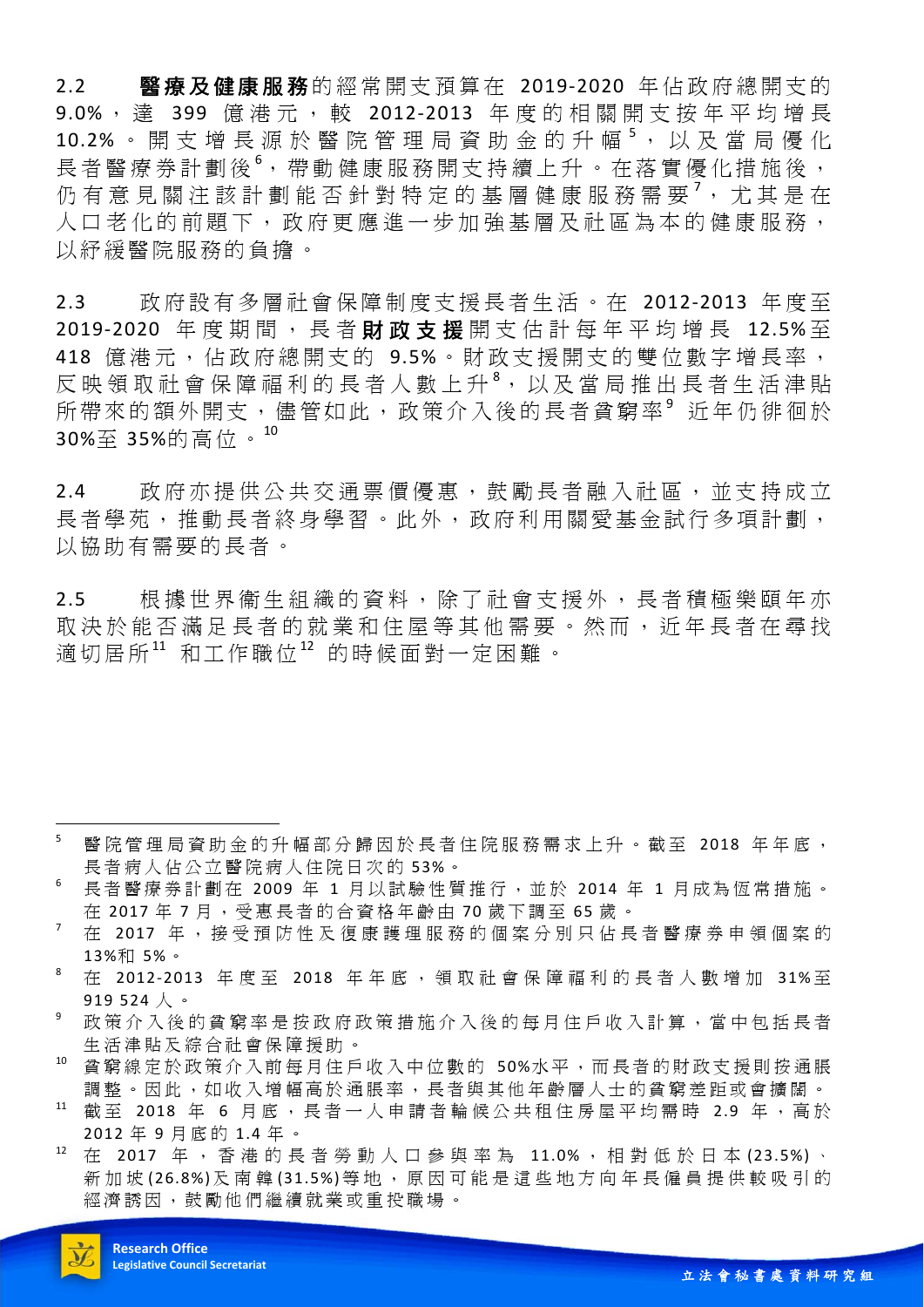# 表 按主要服務範疇劃分的政府投放於長者身上的經常開支**(**百萬港元**)**

|               | 2012-2013<br>(實際) | 2013-2014<br>(實際 | 2014-2015<br>(實際) | 2015-2016<br>(實際) | 2016-2017<br>(實際) | 2017-2018<br>(實際) | 2018-2019<br>(修訂預算) | 2019-2020<br>(預算) | 每年平均<br>增長 |
|---------------|-------------------|------------------|-------------------|-------------------|-------------------|-------------------|---------------------|-------------------|------------|
| 1. 安老服務       | 4,748.0           | 5,178.7          | 5,999.5           | 6,592.0           | 7,022.1           | 7,345.8           | 8,307.3             | 10,235.6          | 11.6%      |
| - 社區照顧服務      | 1,529.0           | 1,606.1          | 1,875.0           | 2,172.1           | 2,300.6           | 2,364.6           | 2,690.3             | 3,314.6           | 11.7%      |
| - 院舍服務        | 3,062.8           | 3,409.5          | 3,952.9           | 4,243.7           | 4,538.8           | 4,793.9           | 5,424.6             | 6,714.1           | 11.9%      |
| - 過渡期護理(a)    | 156.2             | 163.1            | 171.6             | 176.2             | 182.7             | 187.3             | 192.4               | 206.9             | 4.1%       |
| 2. 醫療及健康服務    | 20,254.8          | 22,005.8         | 24,597.4          | 26,729.6          | 29,229.8          | 31,889.4          | 36,575.1            | 39,867.2          | 10.2%      |
| - 醫院管理局資助金(b) | 20,035.6          | 21,654.6         | 23,637.1          | 25,499.4          | 27,780.0          | 29,801.0          | 33,157.0            | 35,233.1          | 8.4%       |
| - 長者健康服務      | 219.2             | 351.2            | 960.3             | 1,230.2           | 1,449.8           | 2,088.4           | 3,418.1             | 4,634.1           | 54.6%      |
| 3. 財政支援(b)    | 18,303.9          | 26,084.3         | 26,190.9          | 27,891.3          | 30,328.8          | 31,450.0          | 43,473.0            | 41,842.0          | 12.5%      |
| - 公共福利金(c)    | 8139.4            | 15,872.5         | 15,205.6          | 16,482.5          | 18,076.7          | 19,311.9          | 31,652.0            | 29,713.0          | 20.3%      |
| - 長者綜合社會保障援助  | 10,164.5          | 10,211.9         | 10,985.3          | 11,408.8          | 12,252.1          | 12,138.1          | 11,821.0            | 12,129.0          | 2.6%       |
| 總額            | 43,306.7          | 53,268.8         | 56,787.8          | 61,212.9          | 66,580.7          | 70,685.2          | 88,355.4            | 91,944.8          | 11.4%      |
| - 佔政府總開支百分比   | (16.5%)           | (18.7%)          | (18.6%)           | (18.9%)           | (19.3%)           | (19.5%)           | (21.8%)             | (20.8%)           |            |

註: (a) 過渡期護理是為公立醫院出院長者提供的過渡期院舍住宿照顧及/或社區照顧和支援服務,以協助他們免於長期入住安老院舍。

(b) 數據來自勞工及福利局就資料研究組相關查詢所作的電郵回覆。

(c) 長者公共福利金包括普通 /高額長者生活津貼、高齡津貼、廣東計劃、福建計劃及長者傷殘津貼。

由資料研究組根據 *Budget Estimates (various years)*、 *Food and Health Bureau* 及 *Labour and Welfare Bureau* 的數據編製而成。

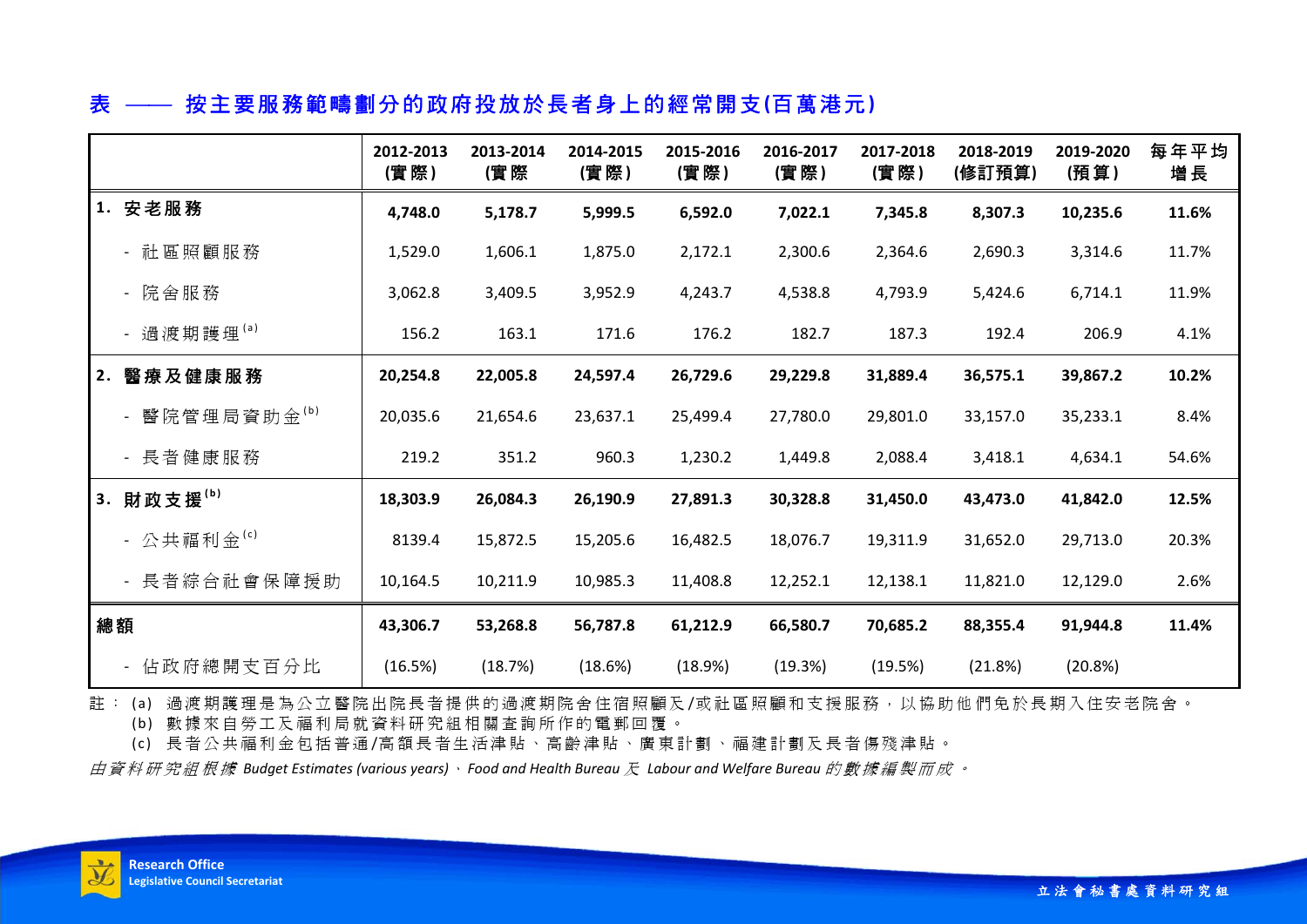## **References**

### **Overview**

- 1. Census and Statistics Department. (2017) *Hong Kong Population Projections 2017-2066*. Available from: https://www.statistics.gov.hk/pub/B112001507201 7XXXXB0100.pdf [Accessed December 2019].
- 2. Census and Statistics Department. (2019a) *Hong Kong Annual Digest of Statistics*. Available from: https://www.statistics.gov.hk/pub/B10100032019AN 19B0100.pdf [Accessed December 2019].
- 3. Census and Statistics Department. (2019b) *Women and Men in Hong Kong*. Available from: https://www.statistics.gov.hk/pub/B11303032019AN19B0100.p df [Accessed December 2019].
- 4. Commission on Poverty. (2015) *Retirement Protection Forging Ahead: Consultation Document*. Available from: https://www.gov.hk/en/residents/gove rnment/publication/consultation/docs/2016/Retirement.pdf [Accessed December 2019].
- 5. CUHK Jockey Club Institute of Ageing. (2018) *Report on AgeWatch Index for Hong Kong 2016 and Hong Kong Elder Quality of Life Index*. Available from: https://www.jcafc.hk/uploads/docs/Report\_on\_AgeWatch\_Index\_2016.pdf [Accessed December 2019].
- 6. GovHK. (2017) *The 2017-18 Budget*. Available from: https://www.budget.gov.hk/2017/eng/pdf/e\_budgetspeech2017-18.pdf [Accessed December 2019].
- 7. GovHK. (2018a) *The 2018-19 Budget*. Available from: https://www.budget.gov.hk/2018/eng/pdf/e\_budget\_speech\_2018-19.pdf [Accessed December 2019].
- 8. GovHK. (2018b) *The Chief Executive's 2018 Policy Address*. Available from: https://www.policyaddress.gov.hk/2018/eng/pdf/PA2018.pdf [Accessed December 2019].

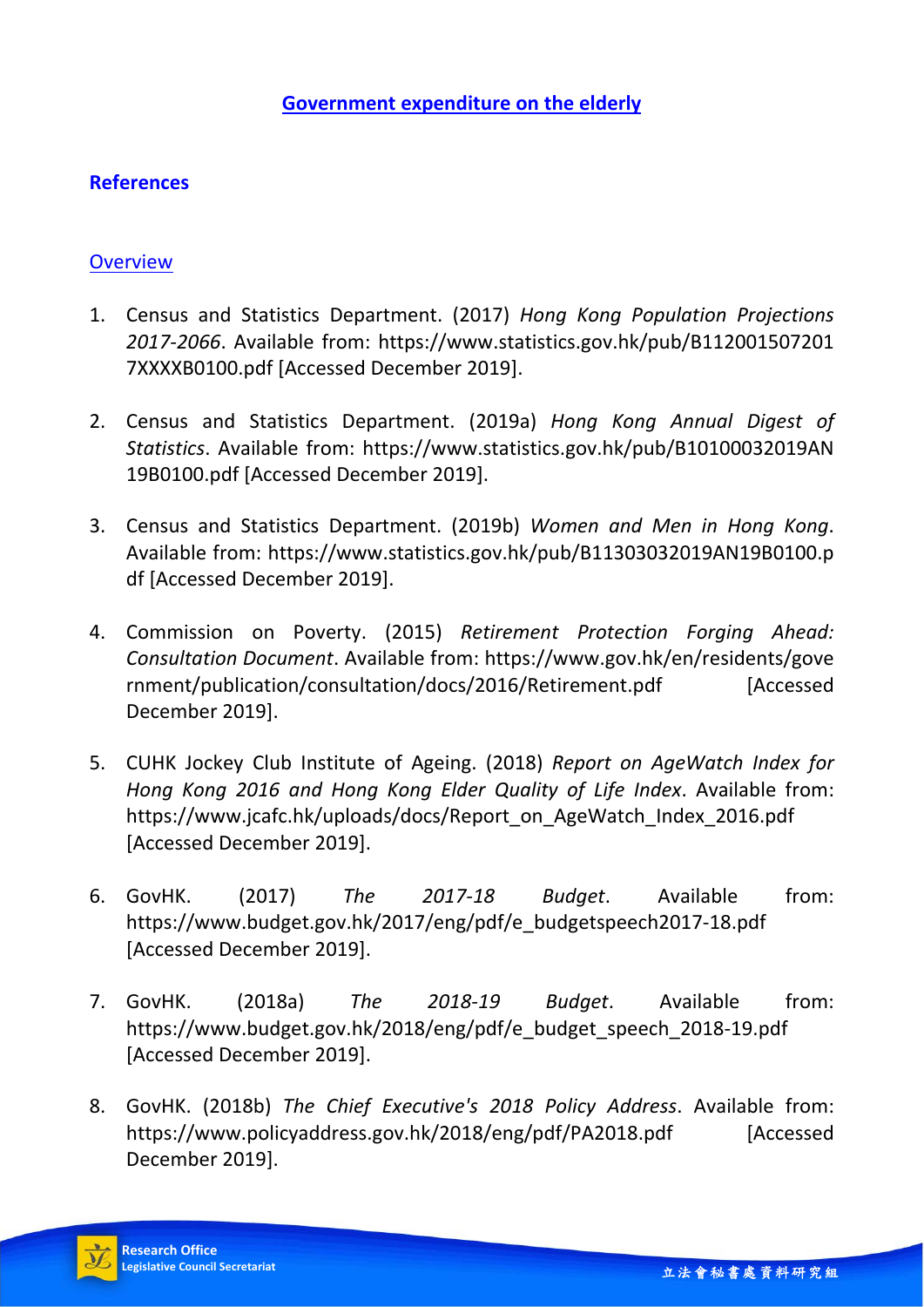- 9. GovHK. (2018c) *LCQ9: Planning for retirement and health protection*. Available from: https://www.lwb.gov.hk/eng/legco/11072018.htm [Accessed December 2019].
- 10. GovHK. (2019a) *The 2019-20 Budget*. Available from: https://www.budget.gov.hk/2019/eng/pdf/e\_budget\_speech\_2019-20.pdf [Accessed December 2019].
- 11. GovHK. (2019b) *The Chief Executive's 2019 Policy Address Supplement*. Available from: https://www.policyaddress.gov.hk/2019/eng/pdf/supplement\_f ull.pdf [Accessed December 2019].
- 12. Labour and Welfare Bureau et al. (2016) *Sustainable Development and Planning for Elderly Services*. LC Paper No. CB(2)1642/15-16(01). Available from: https://www.legco.gov.hk/yr15- 16/english/panels/ws/ws\_fdes/papers/ws\_fdes20160611cb2-1642-1-e.pdf [Accessed December 2019].
- 13. Office of the Government Economist. (2019) *Population ageing trend of Hong Kong*. Available from: https://www.hkeconomy.gov.hk/en/pdf/el/el-2019- 02.pdf [Accessed December 2019].
- 14. World Health Organization. (2002) *Active Ageing: A Policy Framework*. Available from: https://www.who.int/ageing/publications/active\_ageing/en/ [Accessed December 2019].
- 15. World Health Organization. (2015) *World Report on Ageing and Health*. Available from: https://apps.who.int/iris/bitstream/10665/186463/1/97892406 94811 eng.pdf [Accessed December 2019].

### Elderly care

- 16. Audit Commission. (2014) *Provision of long-term care services for the elderly*. Available from: https://www.aud.gov.hk/pdf\_e/e63ch01sum.pdf [Accessed December 2019].
- 17. Elderly Commission. (2017) *Elderly Services Programme Plan*. Available from: https://www.elderlycommission.gov.hk/en/download/library/ESPP\_Final\_Repo rt\_Eng.pdf [Accessed December 2019].

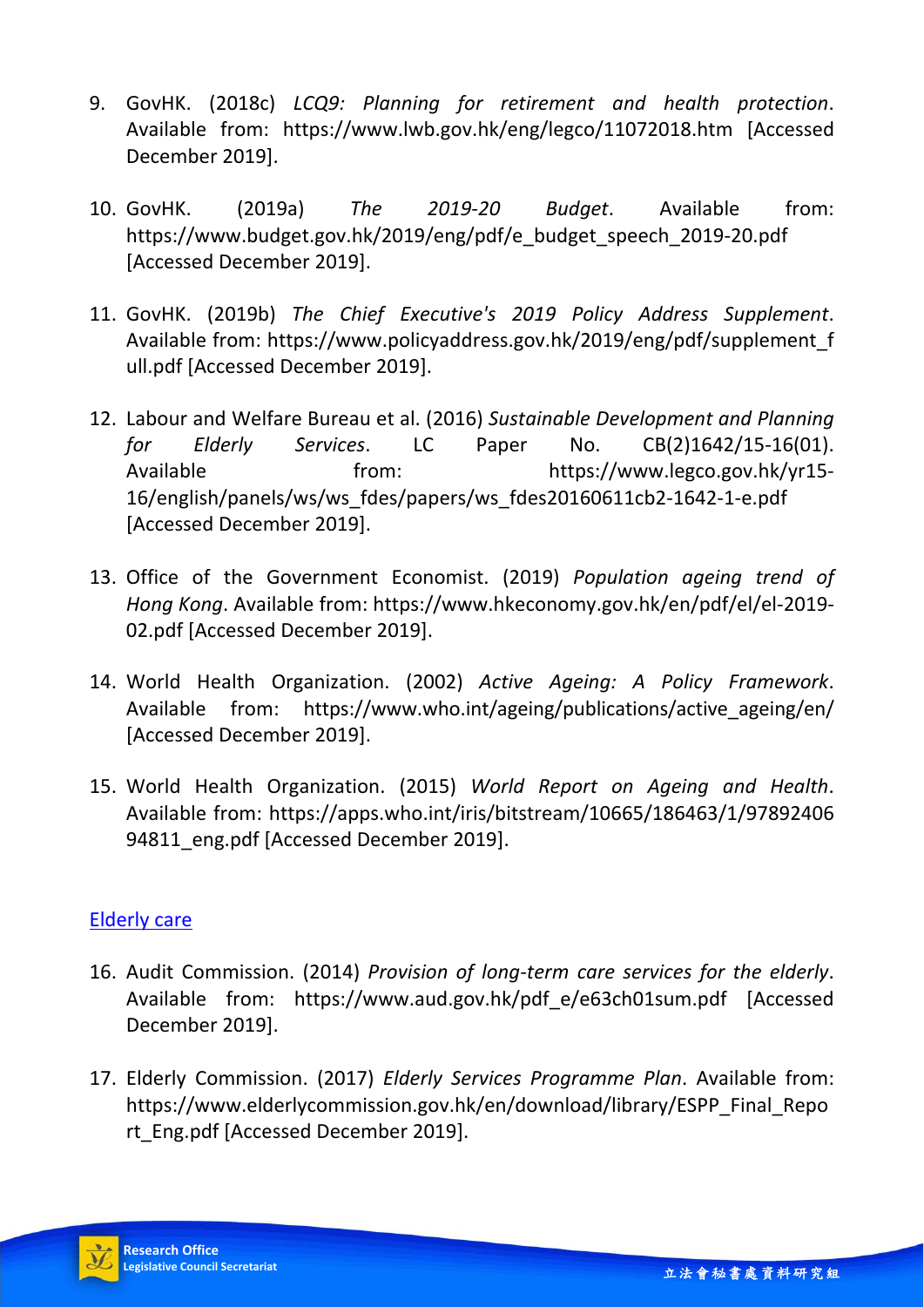- 18. GovHK. (2018a) *LCQ17: Elderly Services Programme Plan*. Available from: https://www.info.gov.hk/gia/general/201807/04/P2018070400 621.htm [Accessed December 2019].
- 19. GovHK. (2018b) *LCQ20: Statistical information on residential care homes for the elderly*. Available from: https://www.info.gov.hk/gia/general/201807/04/P2 018070400673.htm [Accessed December 2019].
- 20. GovHK. (2019) *LCQ15: Home and community care services for the elderly and persons with disabilities*. Available from: https://www.info.gov.hk/gia/general/201902/20/P2019022000632.htm [Accessed December 2019].
- 21. Labour and Welfare Bureau. (2016a) *Issues Relating to Community Support and Care Services*. LC Paper No. CB(2)855/15-16(01). Available from: https://www.legco.gov.hk/yr15-16/english/panels/ws/ws\_fdes/papers/ws\_fdes20160216cb2-855-1-e.pdf [Accessed December 2019].
- 22. Labour and Welfare Bureau. (2016b) *Residential Care Services for the Elderly*. LC Paper No. CB(2)1105/15-16(01). Available from: https://www.legco.gov.hk/yr15- 16/english/panels/ws/ws\_fdes/papers/ws\_fdes20160322cb2-1105-1-e.pdf [Accessed December 2019].
- 23. Labour and Welfare Bureau. (2016c) *The Second Phase of the Pilot Scheme on Community Care Service Voucher for the Elderly*. LC Paper No. CB(2)574/15-16(03). Available from: https://www.legco.gov.hk/yr15- 16/english/panels/ws/papers/ws20160111cb2-574-3-e.pdf [Accessed December 2019].
- 24. Labour and Welfare Bureau. (2017) *Elderly Services Programme Plan*. LC Paper No. CB(2)1825/16-17(01). Available from: https://www.legco.gov.hk/yr16-17/english/panels/ws/papers/ws20170710cb2- 1825-1-e.pdf [Accessed December 2019].
- 25. Labour and Welfare Bureau. (various years) *Replies to initial written questions raised by Finance Committee Members in examining the Estimates of Expenditure*. Available from: https://www.legco.gov.hk/yr18- 19/english/fc/fc/agenda/fc20190408.htm [Accessed December 2019].

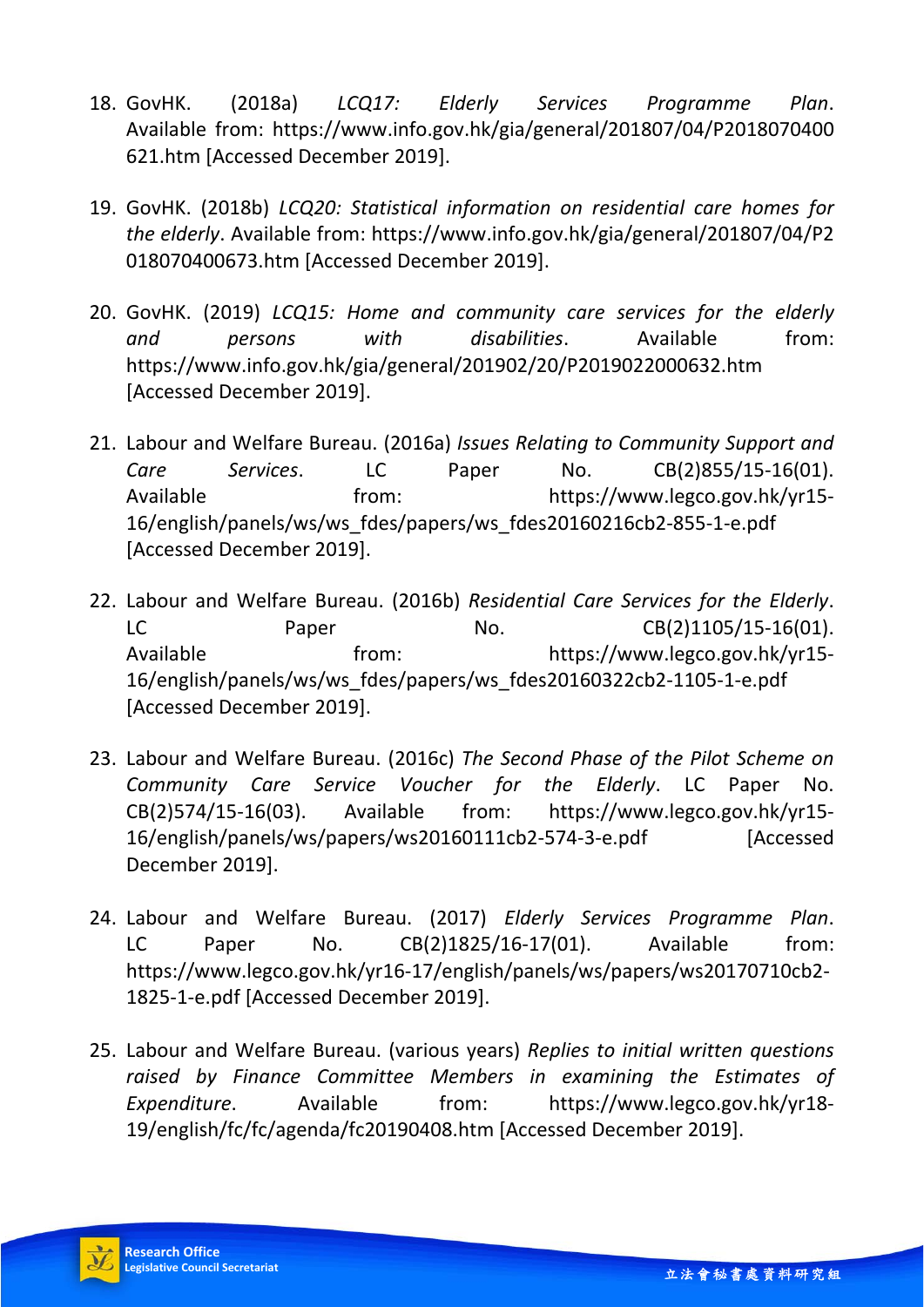- 26. Social Welfare Department. (various years) *Controlling Officer's Report: Head 170 – Social Welfare Department*. Available from: https://www.budget.gov.hk/2019/eng/previous.html [Accessed December 2019].
- 27. Yuen, P. P. (2014) *Financing Health Care and Long-term Care in a Rapidly Ageing Context: Assessing Hong Kong's Readiness*. Available from: http://journal.hkpaa.org.hk/index.php/paap-journal/spring-2014/doc\_download/78-financing-health-care-and-long-term-care-in-a-rapidlyageing-context-assessing-hong-kong-s-readiness [Accessed December 2019].
- 28. 香港社會服務聯會:《從長期護理服務看安老:政策與實踐》, 2015年, 網址: http://hkcss.org.hk/uploadFileMgnt/0\_20151028162336.p df [於 2019 年 12 月登入]。

### Medical and health care services

- 29. Audit Commission. (2014) *Provision of Health Services for the Elderly*. Available from: https://www.aud.gov.hk/pdf\_e/e63ch02sum.pdf [Accessed December 2019].
- 30. CUHK Jockey Club Institute of Ageing. (2018) *AgeWatch Index for Hong Kong: Topical Report on Health Status*. Available from: https://www.jcafc.hk/uploads/docs/AgeWatch\_Index\_Topical\_Report\_on\_Heal th Status.pdf [Accessed December 2019].
- 31. Department of Health. (various years) *Controlling Officer's Report: Head 37 –* **Department** of Health. Available from: https://www.budget.gov.hk/2019/eng/previous.html [Accessed December 2019].
- 32. Food and Health Bureau. (2017) *Dental Care for the Elderly and People with Disabilities*. LC Paper No. CB(2)1186/16-17(01). Available from: https://www.legco.gov.hk/yr16-17/english/panels/ltcp/papers/ltcp20170419cb2-1186-1-e.pdf [Accessed December 2019].
- 33. Food and Health Bureau. (2019a) *Report on the Review of the Elderly Health Care Voucher Scheme*. Available from: https://www.hcv.gov.hk/files/pdf/Review Report English.pdf [Accessed December 2019].

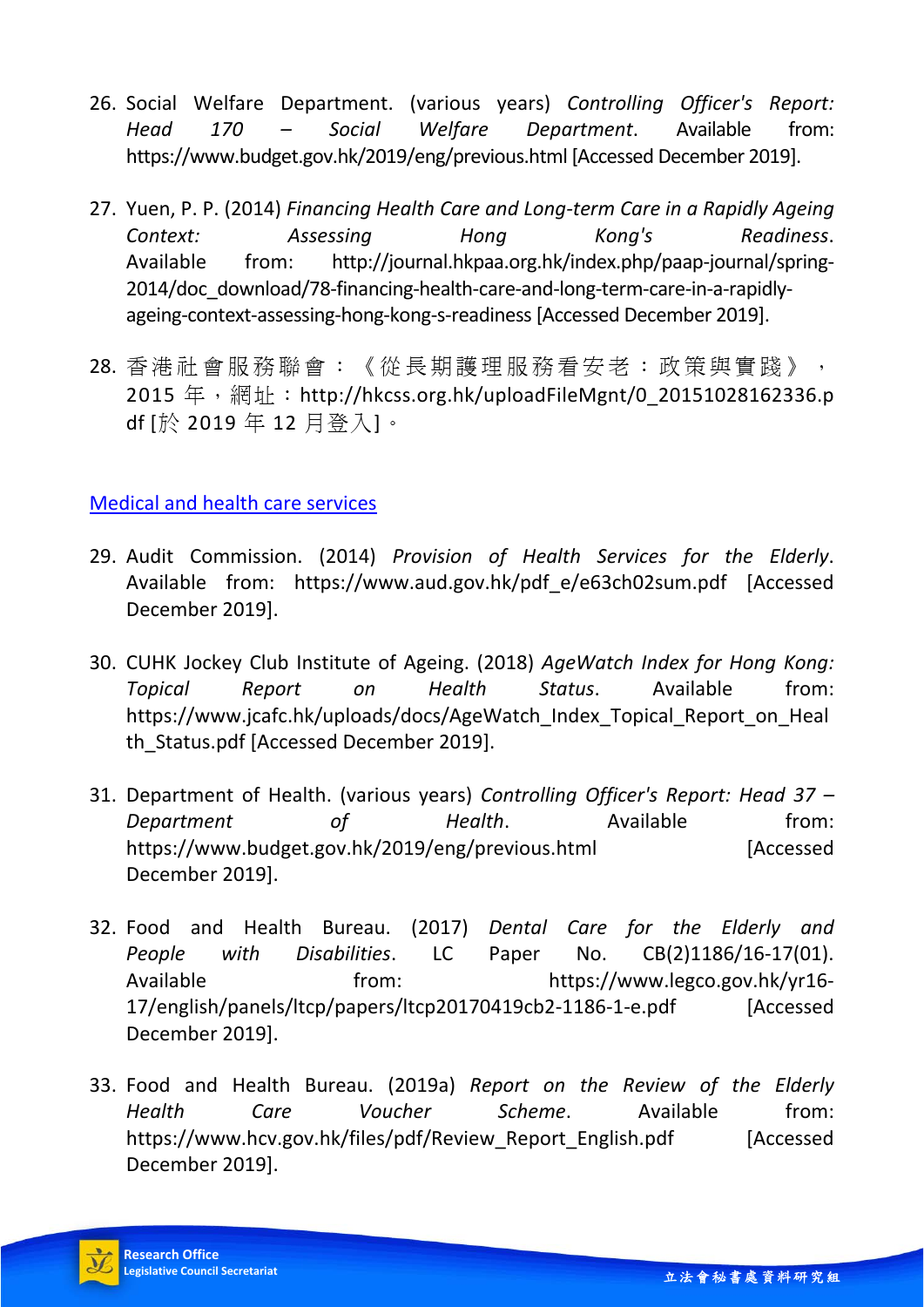- 34. Food and Health Bureau. (2019b) *Review on the Elderly Health Care Voucher Scheme*. LC Paper No. CB(2)962/18-19(01). Available from: https://www.legco.gov.hk/yr18-19/english/panels/hs/papers/hs20190318cb2-962-1-e.pdf [Accessed December 2019].
- 35. Food and Health Bureau. (various years) *Replies to initial written questions raised by Finance Committee Members in examining the Estimates of Expenditure*. Available from: https://www.legco.gov.hk/yr18- 19/english/fc/fc/agenda/fc20190408.htm [Accessed December 2019].
- 36. GovHK. (2018) *HK committed to elderly healthcare*. Available from: https://www.news.gov.hk/eng/2018/05/20180518/20180518\_234310\_338.ht ml [Accessed December 2019].
- 37. Hospital Authority. (2017) *Strategic Plan 2017-2022*. Available from: http://www.ha.org.hk/haho/ho/ap/HA-SP\_1.pdf [Accessed December 2019].
- 38. Hospital Authority. (2019) *Major Statistics*. Available from: https://www3.ha.org.hk/Data/HAStatistics/MajorReport [Accessed December 2019].
- 39. Hospital Authority. (various years) *Annual Report*. Available from: https://www.ha.org.hk/visitor/ha\_visitor\_index.asp?Content\_ID=212441&Lang =ENG&Dimension=100 [Accessed December 2019].
- 40. Yam, C. H. K. et al. (2019) *What is the long term impact of voucher scheme on primary care? Findings from a repeated cross sectional study using propensity*  **score matching**. Available **from:** https://bmchealthservres.biomedcentral.com/articles/10.1186/s12913-019- 4707-8 [Accessed December 2019].
- 41. 香港社區組織協會:《長者基層醫療健康意見書》,2018 年,網址: https://soco.org.hk/wp-content/uploads/2014/10/position-paper-on-elderlyprimary-healthcare-2018 6 5.pdf [於 2019 年 12 月登入]。
- 42. 香港社會服務聯會:《香港基層醫療:反思與前瞻》,2017 年, 網址: http://www.hkcss.org.hk/uploadFileMgnt/0\_20171010115219.pdf [於 2019 年 12 月登入]。

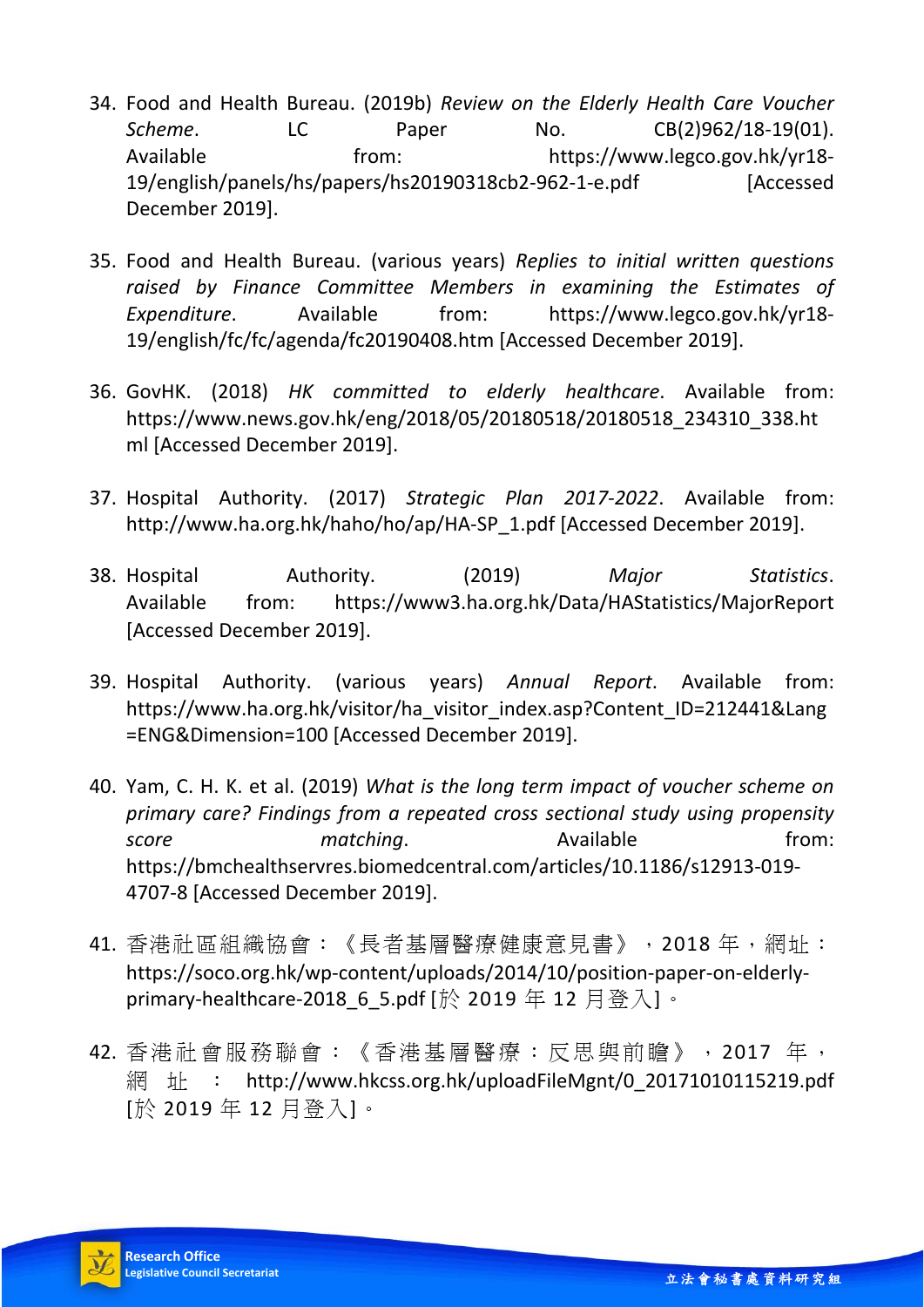#### Financial assistance

- 43. GovHK. (2018) *Hong Kong Poverty Situation Report 2017*. Available from: https://www.statistics.gov.hk/pub/B9XX0005E2017AN17E0100.pdf [Accessed December 2019].
- 44. Labour and Welfare Bureau. (2018a) *Implementation of the Higher Old Age Living Allowance*. LC Paper No. CB(2)812/17-18(05). Available from: https://www.legco.gov.hk/yr17-18/english/panels/ws/papers/ws20180212cb2-812-5-e.pdf [Accessed December 2019].
- 45. Labour and Welfare Bureau. (2018b) *Legislative Council Panel on Welfare Services – Follow-up to meeting on 12 February 2018*. LC Paper No. CB(2)1164/17-18(01). Available from: https://www.legco.gov.hk/yr17- 18/english/panels/ws/papers/ws20180212cb2-1164-1-e.pdf [Accessed December 2019].
- 46. Labour and Welfare Bureau. (2018c) *Social Security Payments for Elderly Persons Provided by the Government*. LC Paper No. CB(2)1065/17-18(01). Available from: https://www.legco.gov.hk/yr16-17/english/hc/sub\_com/hs51/papers/hs5120180324cb2-1065-1-e.pdf [Accessed December 2019].
- 47. Labour and Welfare Bureau. (2019a) *Adjusting the Eligible Age for Elderly Comprehensive Social Security Assistance*. LC Paper No. CB(2)701/18-19(01). Available from: https://www.legco.gov.hk/yr18-19/english/panels/ws/papers/ws20190128cb2-701-1-e.pdf [Accessed December 2019].
- 48. Labour and Welfare Bureau. (2019b) *Extension of Old Age Living Allowance to the Guangdong Scheme and Fujian Scheme*. LC Paper No. CB(2)112/19-20(01). Available from: https://www.legco.gov.hk/yr19-20/english/panels/ws/papers/ws20191030cb2-112-1-e.pdf [Accessed December 2019].
- 49. Labour and Welfare Bureau. (various years) *Replies to initial written questions raised by Finance Committee Members in examining the Estimates of Expenditure*. Available from: https://www.legco.gov.hk/yr18- 19/english/fc/fc/agenda/fc20190408.htm [Accessed December 2019].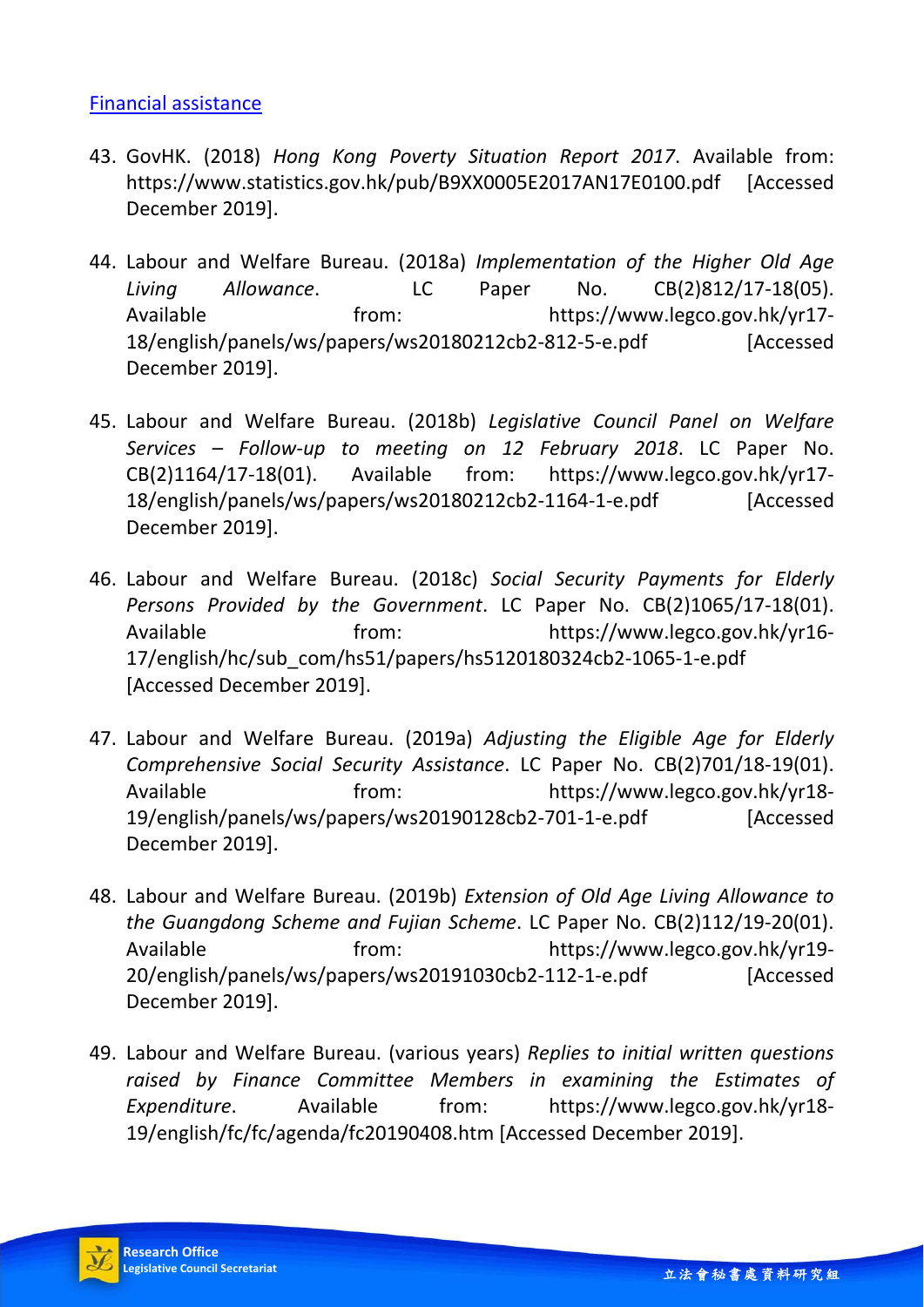#### Other elderly services

- 50. Community Care Fund. (2019) *Index of Assistance Programmes under the Community Care Fund in Progress*. Available from: https://www.communitycarefund.hk/download/Progress\_of\_Assistance\_Progr ammes en.pdf [Accessed December 2019].
- 51. Equal Opportunities Commission. (2016) *Exploratory Study on Age Discrimination in Employment*. Available from: https://www.eoc.org.hk/eoc/upload/ResearchReport/2016161633111925251.p df [Accessed December 2019].
- 52. GovHK. (2016) *LCQ21: Government Public Transport Fare Concession Scheme for Elderly and Eligible Persons with Disabilities*. Available from: https://www.info.gov.hk/gia/general/201611/09/P2016110900348.htm [Accessed December 2019].
- 53. Home Affairs Bureau. (2019) *Secretary for Home Affairs Incorporated Financial Statements for the Year ended 31 March 2019*. Available from: https://www.communitycarefund.hk/fileupload/557006851\_20191120112331/ SHAI%20LegCo\_ENG\_18-19.pdf [Accessed December 2019].
- 54. Housing Authority. (2018) *Special Analysis of the Housing Situation of General Applicants for Public Rental Housing as at end-June 2018*. Available from: https://www.housingauthority.gov.hk/en/common/pdf/aboutus/housing-authority/ha-paper-library/SHC67-18-EN.pdf [Accessed December 2019].
- 55. Labour and Welfare Bureau. (2014) *Item for Finance Committee New Item "Injection into the Elder Academy Development Foundation"*. FCR(2013-14)63. Available from: https://www.legco.gov.hk/yr13-14/english/fc/fc/papers/f13- 63e.pdf [Accessed December 2019].
- 56. Labour and Welfare Bureau. (various years) *Replies to initial written questions raised by Finance Committee Members in examining the Estimates of Expenditure*. Available from: https://www.legco.gov.hk/yr18- 19/english/fc/fc/agenda/fc20190408.htm [Accessed December 2019].